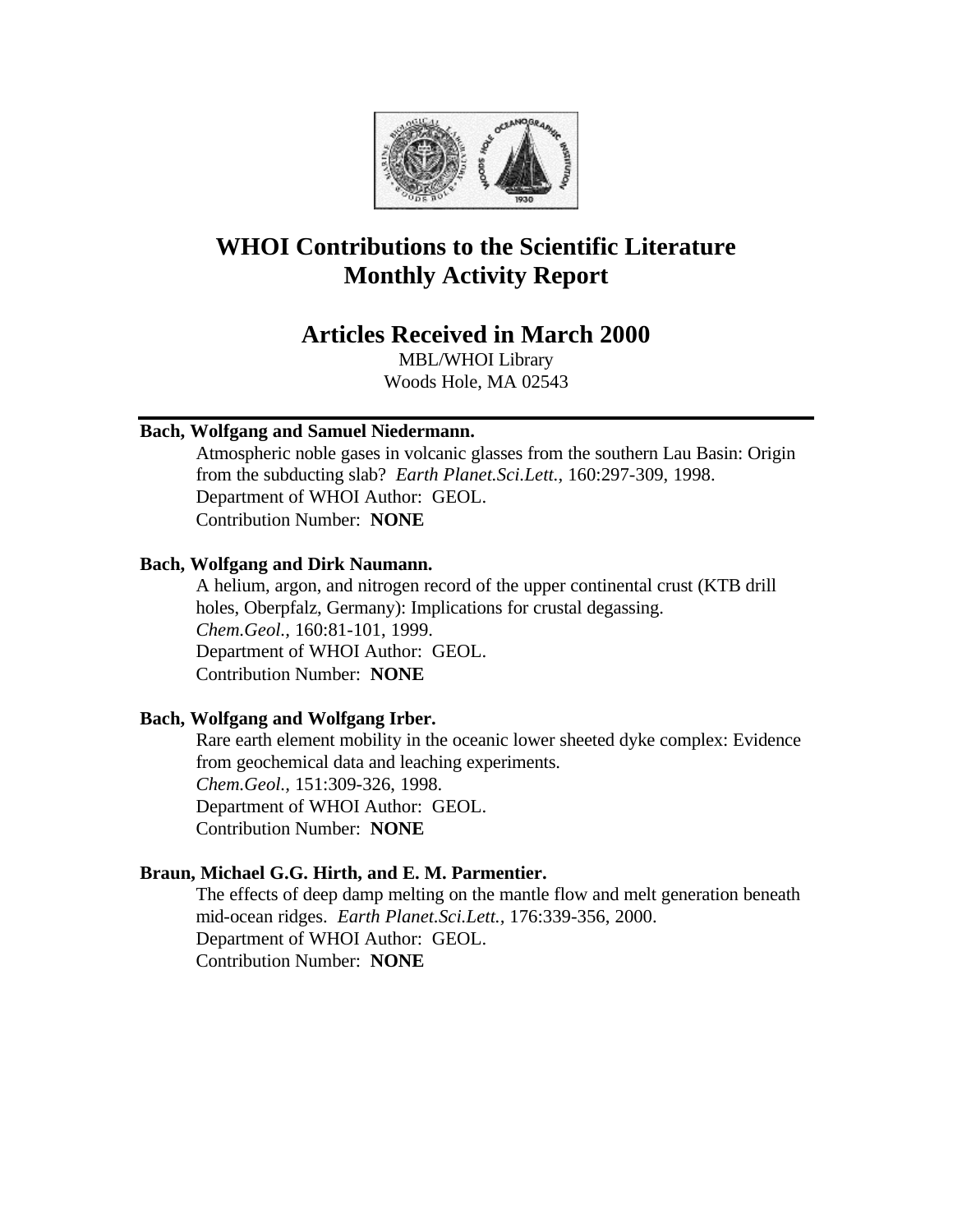## **Buesseler, Ken, Lary Ball, John Andrews, Claudia Benitez-Nelson, Rebecca Belastock, Fei Chai, and Yi Chao.**

Upper ocean export of particulate organic carbon in the Arabian sea derived from thorium-234. *Deep-Sea Res.II*, 45:2461-2487, 1998. Department of WHOI Author: MCG. Contribution Number: **9807**

#### **Caswell, Hal.**

Prospective and retrospective perturbation analyses: Their roles in conservation biology. *Ecology*, 81(3):619-627, 2000. Department of WHOI Author: BIO. Contribution Number: **10072**

## **Conte, Maureen H., J. C. Weber, and Nathan Ralph.**

Episodic particle flux in the deep Sargasso Sea: An organic geochemical assessment. *Deep-Sea Res.I*, 45:1819-1841, 1998. Department of WHOI Author: MCG. Contribution Number: **NONE**

#### **Croot, Peter L., James W. Moffett, and George W. Luther, III.**

Polarographic determination of half-wave potentials for copper-organic complexes in seawater. *Mar.Chem.,* 67:219-232, 1999. Department of WHOI Author: MCG. Contribution Number: **9843**

#### **Currie, L. A., G. A. Klouda, B. A. Benner, Jr., K. Garrity, and T. I. Eglinton**

Isotopic and molecular fractionation in combustion; three routes to molecular marker validation, including direct 'dating' (GC/AMS). *Atmos.Environ.,* 33:2789-2806, 1999. Department of WHOI Author: MCG. Contribution Number: **NONE**

## **Dickey, T., J. Marra, D. E. Sigurdson, R. A. Weller, C. S. Kinkade, S. E. Zedler, J. D. Wiggert, and C. Langdon.**

Seasonal variability of bio-optical and physical properties in the Arabian Sea: October 1994-October 1995. *Deep-Sea Res.II*, 45:2001-2025, 1998. Department of WHOI Author: PO. Contribution Number: **9613**

#### **Dickneider, Trudy A., Stephanie Scull, Jean K. Whelan, and Neil V. Blough.**

EPR study of kerogens from Middle Valley, Northern Juan de Fuca Ridge (ODP Leg 139). *Org.Geochem.,* 26(5/6):341-352, 1997. Department of WHOI Author: MCG. Contribution Number: **9231**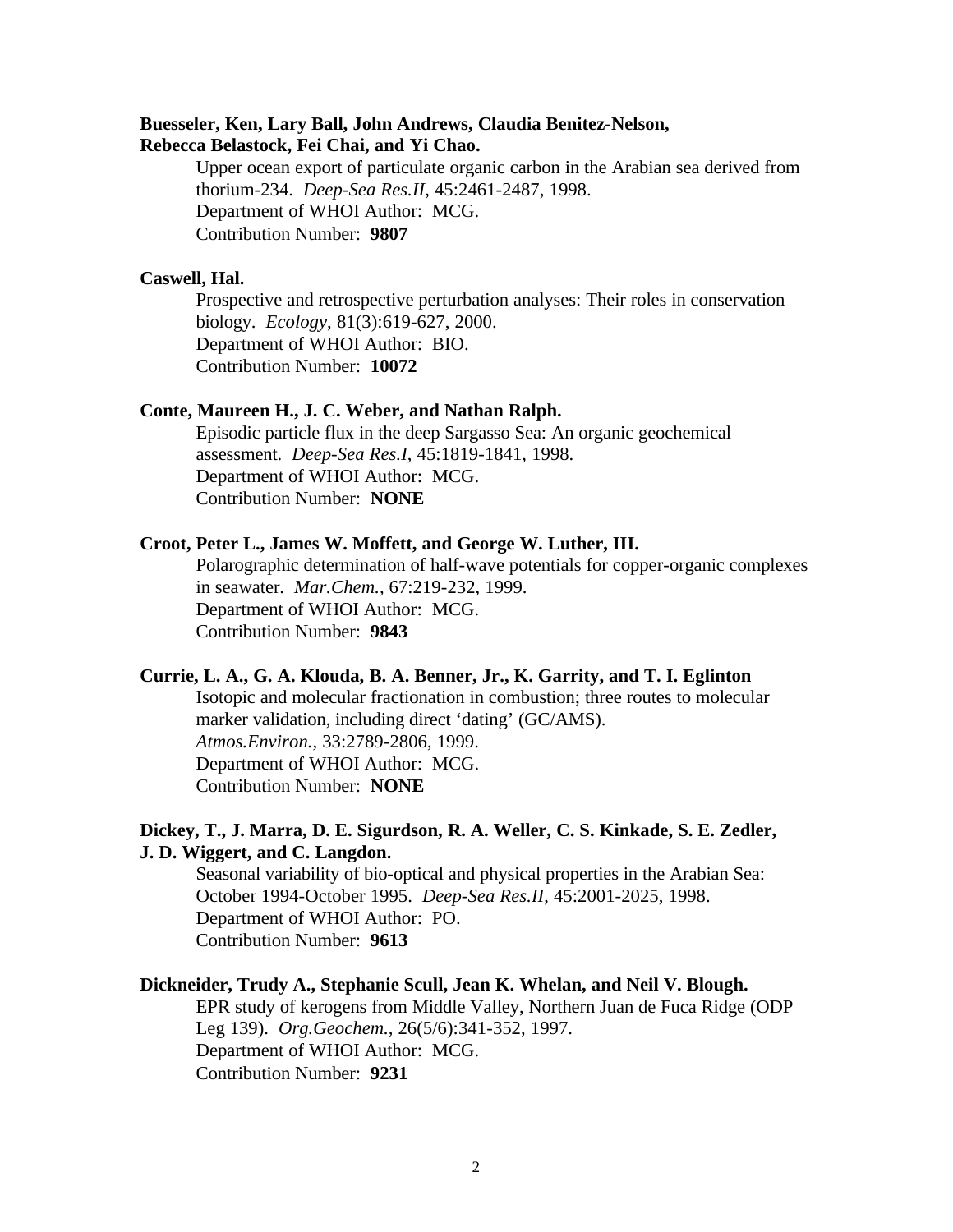#### **Ferron, Bruno, Herle Mercier, Kevin Speer, Ann Gargett, and Kurt Polzin.**

Mixing in the Romanche Fracture Zone. *J.Phys.Oceangr.,* 28:1929-1945, 1999. Department of WHOI Author: PO. Contribution Number: **NONE**

## **Garzoli, Siliva L., Philip L. Richardson, Christopher M. Duncombe Rae, David M. Fratantoni, Gustavo J. Goni, and Andreas J. Roubicek.**

Three Agulhas rings observed during the Benguela Current experiment. *J.Geophys.Res.,* 104(C9):20971-20985, 1999. Department of WHOI Author: PO. Contribution Number: **9837**

#### **Gawarkiewicz, Glen G.**

Effects of ambient stratification and shelfbreak topography on offshore transport of dense water on continental shelves. *J.Geophys.Res. Oceans*, 105(C2):3307-3324, 2000. Department of WHOI Author: PO. Contribution Number: **9801**

#### **Goericke, Ralf, Amy Shankle, and Daniel J. Repeta.**

Novel carotenol chlorin esters in marine sediments and water column particulate matter. *Geochem.Cosmochem.Acta*, 63(18):2825-2834, 1999. Department of WHOI Author: MCG. Contribution Number: **9831**

#### **Goyet, C., N. Metzl, F. Millero, G. Eischeid, D. O'Sullivan, and A. Poisson.**

Temporal variation of the sea surface  $CO_2/c$ arbonate properties in the Arabian Sea. *Mar.Chem.,* 63:69-79, 1998. Department of WHOI Author: MCG. Contribution Number: **9686**

#### **Greaves, M. J., H. Elderfield, and E. R. Sholkovitz.**

Aeolian sources of rare earth elements to the western Pacific Ocean. *Mar.Chem.,* 68(1-2):31-38, 1999. Department of WHOI Author: MCG. Contribution Number: **9770**

#### **Jayne, Steven R. and Nelson G. Hogg.**

On recirculation forced by an unstable jet. *J.Phys.Oceanogr.,* 29:2711-2718, 1999. Department of WHOI Author: PO. Contribution Number: **9803**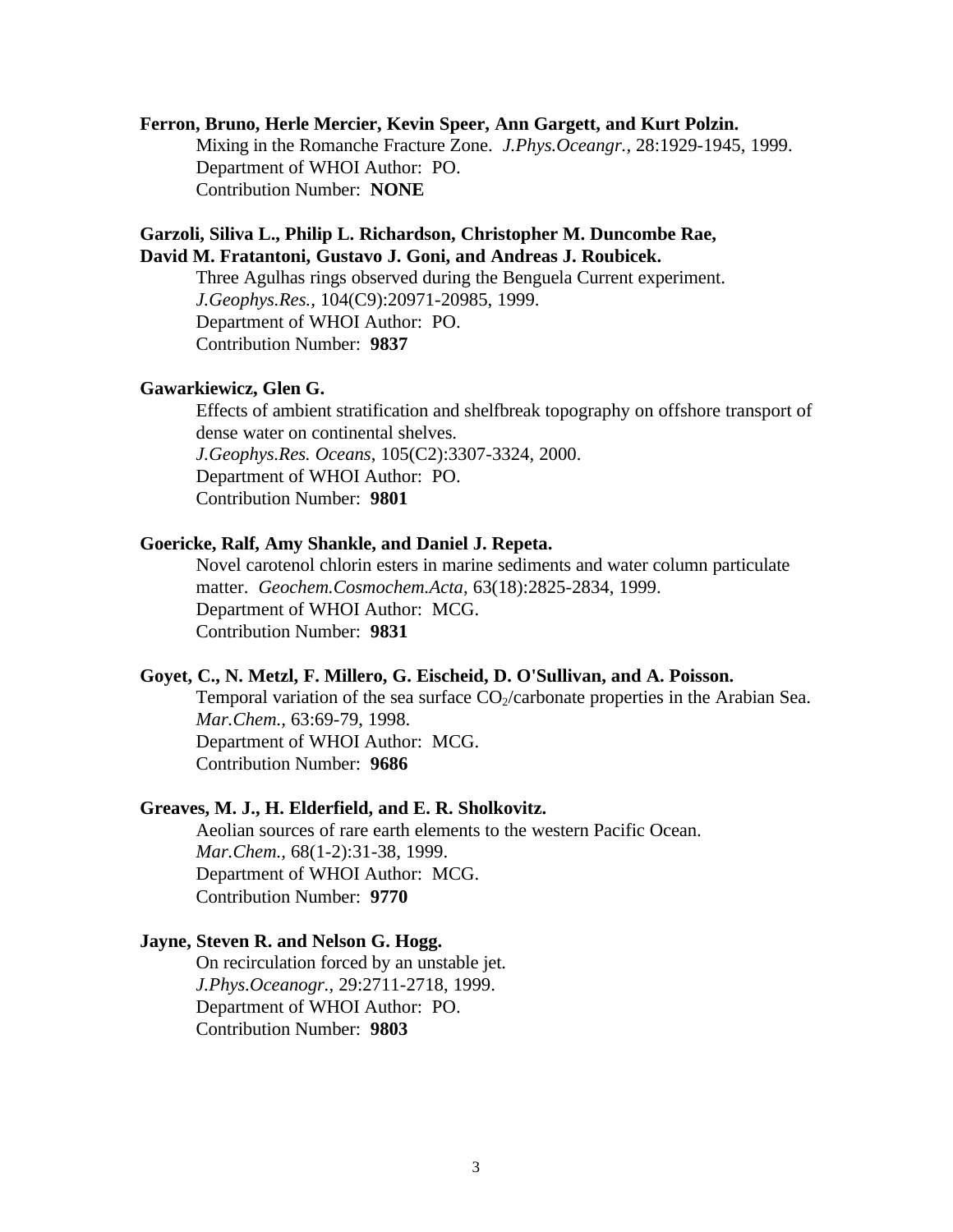## **Johnson, Kenneth M., Andrew G. Dickson, Greg Eischeid, Catherine Goyet, Peter Guenther, Robert M. Key, Frank J. Millero, David Purkerson, Christopher L. Sabaine, Rolf G. Schottle, Douglas W. R. Wallace, Richard J. Wilke, and Christopher D. Winn.**

Coulometric total carbon dioxide analysis for marine studies: Assessiment of the quality of total inorganic carbon measurements made during the US Indian Ocean CO2 Survey 1994-1996. *Mar.Chem.,* 63:21-37, 1998. Department of WHOI Author: MCG. Contribution Number: **NONE**

#### **Lagerloef, Gary S., E.Roger Lukas, Robert A. Weller, and Steven P. Anderson ,**

Pacific warm pool temperature regulation during TOGA COARE: Upper ocean feedback. *J.Clim.,* 11:2297-2309, 1998. Department of WHOI Author: PO. Contribution Number: **9106**

## **Langmuir, C., S. Humphris, D. Fornari, C. Van Dover, K. Von Damm, M. K. Tivey, D. Colodner, J.-L. Charlou, D. Desonie, C. Wilson, Y. Fouquet, G. Klinhammer, and H. Bougault.**

Hydrothermal vents near a mantle hot spot: the Lucky Strike vent field at 37°N on the Mid-Atlantic Ridge. *Earth Planet.Sci.Lett.,* 148:69-91, 1997. Department of WHOI Author: GEOL. Contribution Number: **NONE**

## **Ledwell, J. R., E. T. Montgomery, K. L. Polzin, L. C. St.Laurent, R. W. Schmitt, and J. M. Toole.**

Evidence for enhanced mixing over rough topography in the abyssal ocean. *Nature*, 403:179-182, 2000. Department of WHOI Author: AOPE., PO. Contribution Number: **10050**

## **Lee, C.D., W. Murray, R. T. Barber, K. O. Buesseler, J. Dymond, J. I. Hedges, S. Honjo, S. J. Manganini, J. Marra, C. Moser, M. L. Peterson, W. L. Prell, and S. G. Wakeham.**

Particulate organic carbon fluxes: Compilation of results from the 1995 US JGOFS Arabian Sea process study. *Deep-Sea Res.II*, 45:2489-2501, 1998. Department of WHOI Author: MCG., GEOL. Contribution Number: **NONE**

## **Marra, J., T. D. Dickey, C. Ho, C. S. Kinkade, D. E. Sigurdson, R. A. Weller, and R. T. Barber.**

Variability in primary production as observed from moored sensors in the central Arabian Sea in 1995. *Deep-Sea Res.II*, 45:2253-2267, 1998. Department of WHOI Author: PO. Contribution Number: **NONE**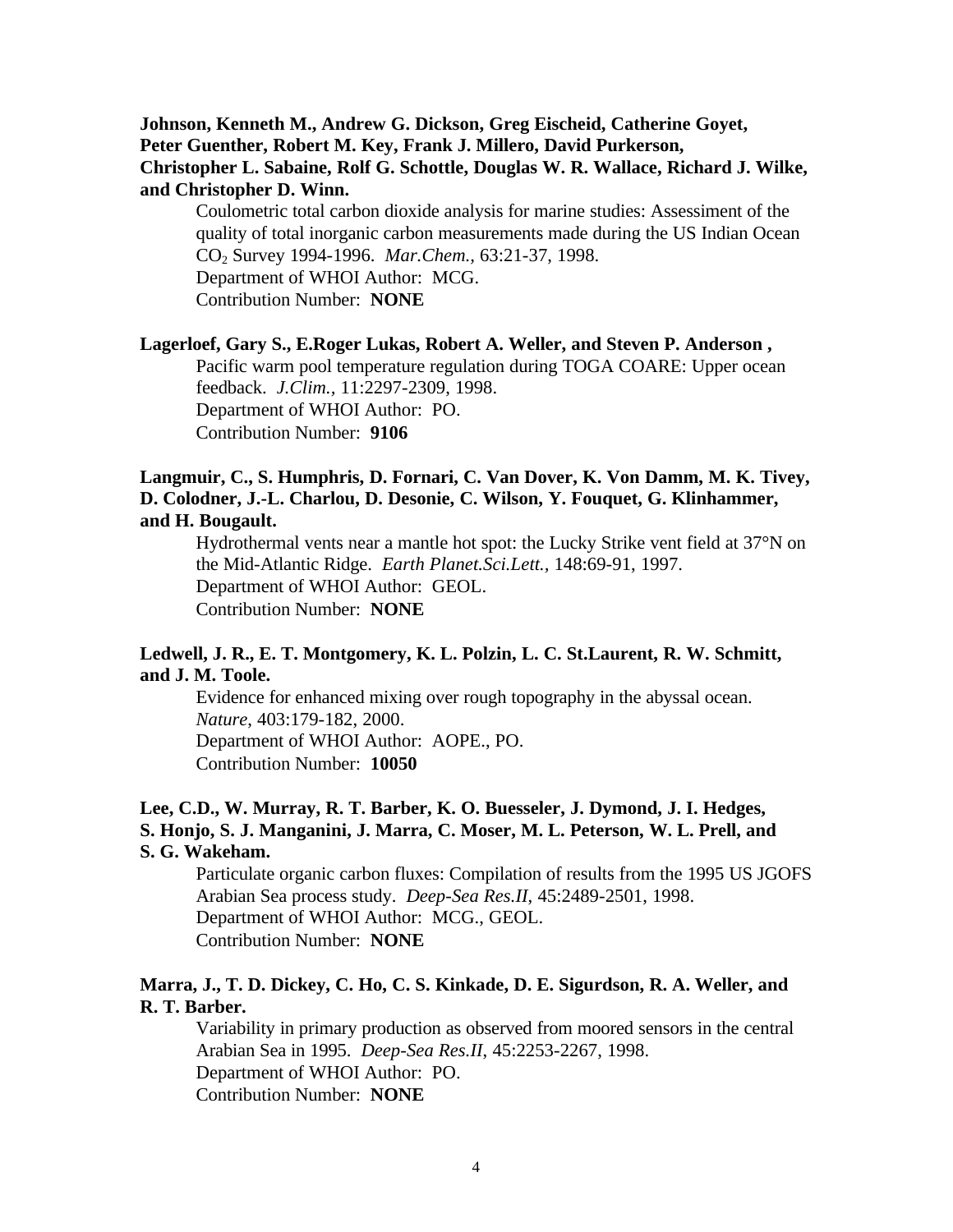## **Mauritzen, C. and S. Haekkinen.**

Influence of sea ice on the thermohaline circulation in the Arctic-North Atlantic Ocean. *Geophys.Res.Lett.,* 24(24):3257-3260, 1997. Department of WHOI Author: PO. Contribution Number: **NONE**

## **Mauritzen, C. and S. Haekkinen.**

On the relationship between dense water formation and the ''Meridional Overturning Cell'' in the North Atlantic Ocean. *Deep-Sea Res.I*, 46:877-894, 1999. Department of WHOI Author: PO. Contribution Number: **NONE**

#### **Meulbroek, Peter, Lawrence Cathles, III, and Jean Whelan.**

Phase fractionation at South Eugene Island Block 330. *Org.Geochem.,* 29(1-3):223-239, 1998. Department of WHOI Author: MCG. Contribution Number: **NONE**

## **Millero, Frank J., Andrew G. Dickson, Greg Eischeid, Catherine Goyet, Peter Guenther, Kenneth M. Johnson, Robert M. Key, Kitack Lee, Dave Purkerson, Christopher L. Sabine, Rolf G. Schottle, Douglas W. R. Wallace, Ernie Lewis, and Christopher D. Winn.**

Assessment of the quality of the shipboard measurements of total alkalinity on the WOCE Hydrographic Program Indian Ocean CO<sub>2</sub> survey cruises 1994-1996. *Mar.Chem.,* 63:9-20, 1998. Department of WHOI Author: MCG. Contribution Number: **NONE**

## **Millero, Frank J.Elizabeth A. Degler, Daniel W. O'Sullivan, Catherine Goyet, and Greg Eischeid.**

The carbon dioxide system in the Arabian Sea. *Deep-Sea Res.II*, 45:2225-2252, 1998. Department of WHOI Author: MCG. Contribution Number: **NONE**

## **Moreira, Manuel, Regis Doucelance, Mark D. Kurz, Bernard Dupre, and Claude Jean Allegre.**

Helium and lead isotope geochemistry of the Azores archipelago. *Earth Planet.Sci.Lett.,* 169:189-205, 1999. Department of WHOI Author: MCG. Contribution Number: **NONE**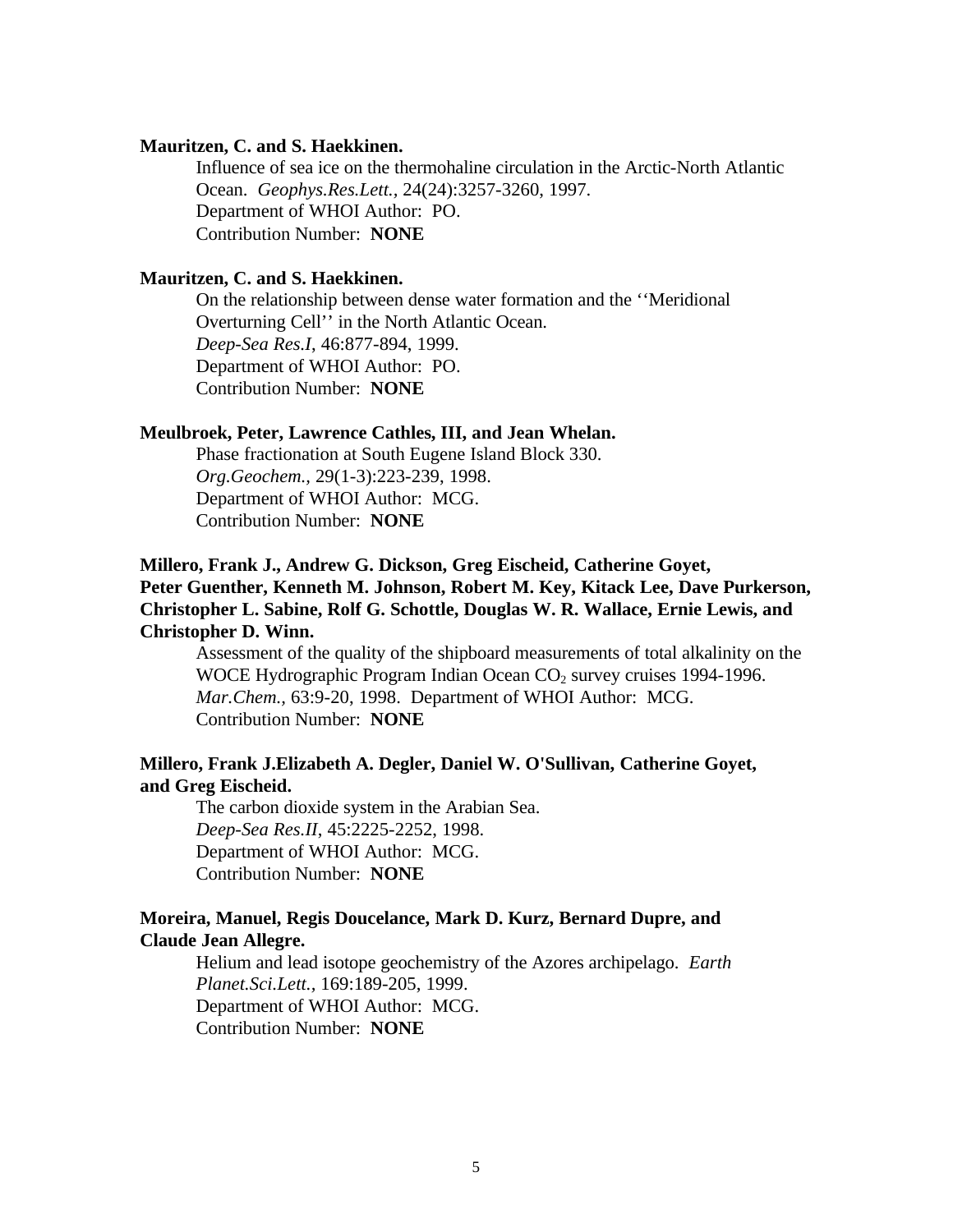### **Muhe, R., B. Peucker-Ehrenbrink, C. W. Devey, and D. Gare-Schonberg ,**

On the redistribution of Pb in the oceeanic crust during hydrothermal alteration. *Chem.Geol.,* 137:67-77, 1997. Department of WHOI Author: MCG. Contribution Number: **NONE**

## **Niedermann, Samuel, Wolfgang Bach, and Jorg Erzinger.**

Noble gas evidence for a lower mantle component in MORBs from the southern East Pacific Rise: Decoupling of helium and neon isotope systematics. *Geochim.Cosmochim.Acta*, 61(13):2697-2715, 1997. Department of WHOI Author: GEOL. Contribution Number: **NONE**

#### **Ocampo, Ruben, Julian P. Sachs, and Daniel J. Repeta.**

Isolation and structure determination of the unstable  $13^2$ ,  $17^3$ -Cyclopheophorbide a enol from recent sediments. *Geochim.Cosmochim.Acta*, 63(22):3743-3749, 1999. Department of WHOI Author: MCG. Contribution Number: **NONE**

## **Pedlosky, Joseph.**

The transmission of Rossby waves through basin barriers. *J.Phys.Oceanogr.,* 30:495-511, 2000. Department of WHOI Author: PO. Contribution Number: **9874**

#### **Preisig, James C.**

Copositivity and the minimization of quadratic functions with nonnegativity and quadratic equality constraints. *Siam J.Contr.Optimiz.,* 34(4):1135-1150, 1996. Department of WHOI Author: AOPE. Contribution Number: **8427**

#### **Sachs, Julian P., Daniel J. Repeta, and Ralf Goericke.**

Nitrogen and carbon isotopic ratios of chlorophyll from marine phytoplankton. *Geochim.Cosmochim.Acta*, 63(9):1421-1441, 1999. Department of WHOI Author: MCG. Contribution Number: **NONE**

#### **Shay, Lynn K., Steven J. Lentz, Hans C. Graber, and Brian K. Haus.**

Current structure variations detected by high-frequency radar and vectormeasuring current meters. *J.Atmos.Ocean.Tech.,* 15:237-256, 1998. Department of WHOI Author: Contribution Number: **NONE**